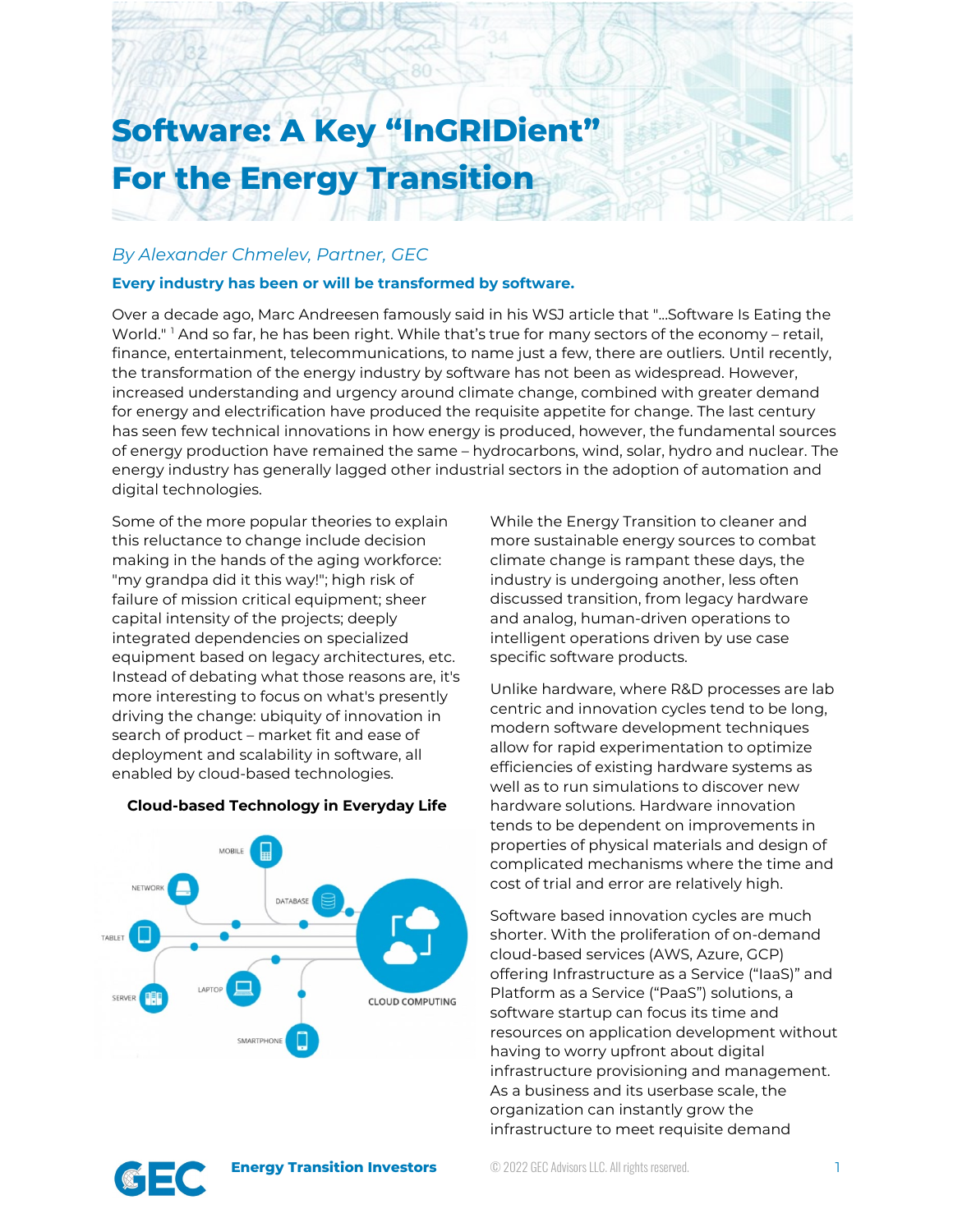

without upfront capital investment. In turn, the development team can leverage widely available Software Development Kits (SDKs) and common API driven development frameworks for virtually any computational application. As a result, the time and cost requirements to bootstrap and deploy new applications have been greatly diminished. It used to take years to develop a new software product whereas now a new application can be developed within months.

With the help of software, even those legacy hardware platforms can become intelligent and a step change improvement in productivity can quickly be realized without additional capital investment.

#### **Role of Software in Energy Systems**

Software can be developed bespoke to make any system or mechanism smarter, which tends to increase efficiencies and optimize operations. For example, the power grid has been called "The most complex machine built by man".<sup>[2](#page-4-1)</sup>

The power grid in the US has evolved over more than 100 years since the first alternating current line was built in 1896 to connect Niagara Falls to Buffalo, NY. 70% of our country's transmission lines and transformers are over 25 years old. $3$  The Grid was build based on centralized designs meant for a less dynamic world with more predictable supply and demand patterns. However, the power needs of today are more sophisticated. Interconnection and coordination of intermittent and widely distributed renewable power generation (solar, wind, etc.) with distributed energy storage (utility scale or residential batteries) introduce even more operational complexity. Dealing with this complexity requires flexible, intelligent controls with near instant decision making and response times. Instead of relying on traditional centralized generation, the Grid must intelligently operate and incorporate millions of decentralized power generation and storage nodes. This is analogous to the internet where billions of interconnected

devices form a network of nodes providing data compute and storage capabilities.

## **Power Grid: Web of Interconnected Nodes**



The Grid in essence is becoming the 'Web" of interconnected nodes, whose primary purpose is not transmitting information encoded in electronic signals but acting in a coordinated fashion to transmit electrons for power. Just like the Internet relies on the TCP/IP protocol to route information, the grid of the future will rely on common protocols to ensure power generation and consumption are properly coordinated and routed from source to destination. Furthermore, individual energy consumers can also play their part. For example, an industrial plant can shut down or idle certain non-critical operations to temporarily reduce their power demand to accommodate intermittency of generation or save on the electrical bill during periods of high prices. A household can reduce its power consumptions at certain hours or sell back excess solar energy to the grid. **Software is a key inGRIDient to make all this work.**

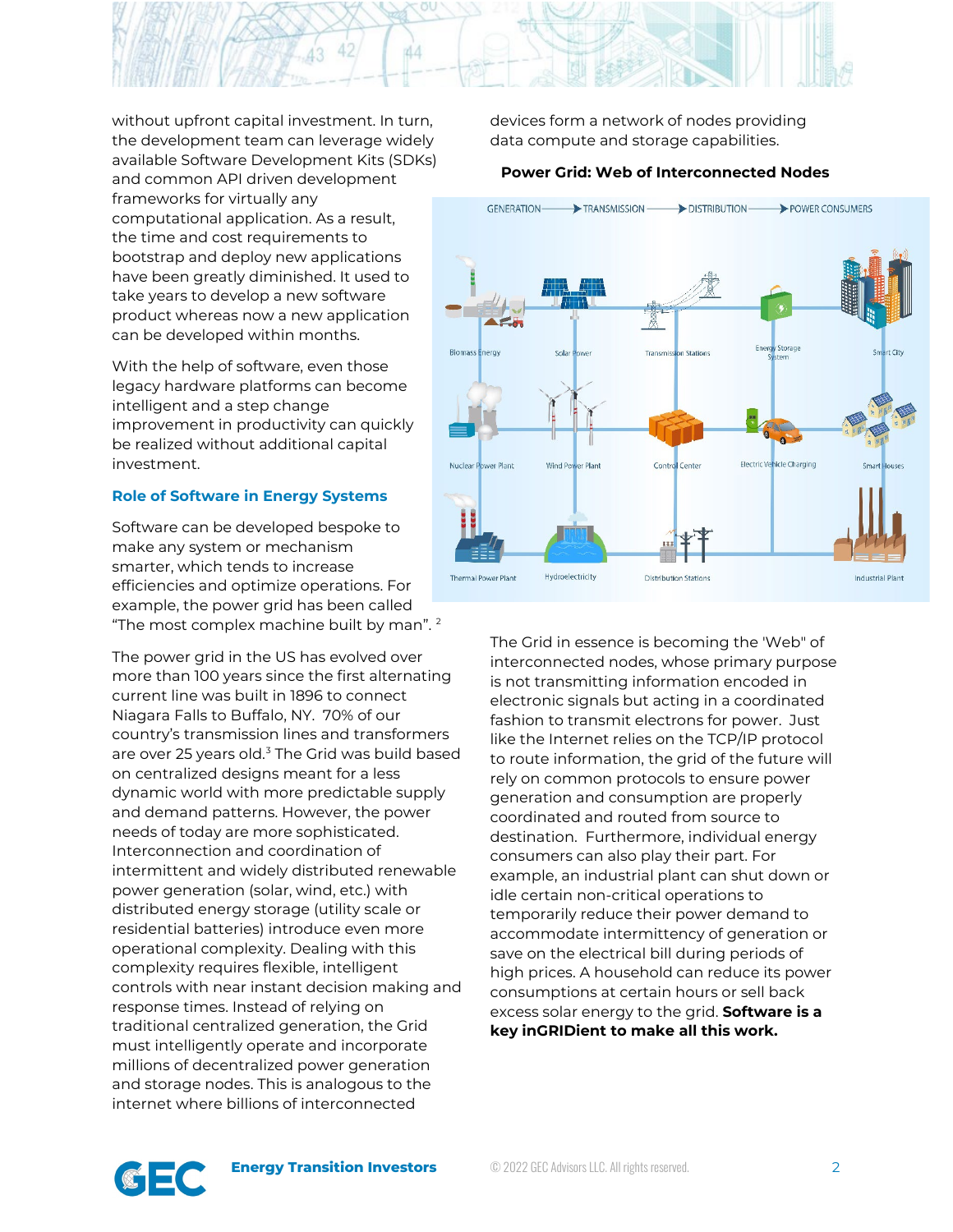## **Distributed Energy, Decentralized Ledger**

**44** 

The rapid adoption of yet another software technology – Blockchain, can expand the possibilities further. Blockchain is a distributed digital ledger technology that allows participants from around the world to interact, transact and agree on the single source of truth about the state of the ledger without any middlemen. Furthermore, a call or an input to the blockchain, can trigger automatic execution of a "smart contract" – a certain predetermined set of program code that can in turn trigger interactions between parties, including transactions, assets, or information exchange.

Of course, today the most widely known and one of the oldest applications of the blockchain technology is Bitcoin. The underlying software protocol of Bitcoin is not sufficiently programable and composable to implement the intriguing blockchain use cases described above. Instead, Bitcoin's popularity is due to its growing appeal as a "store of value", which is why it's often dubbed as "digital gold". This sentiment is driven by the "scarcity" of Bitcoin argument. The underlying protocol cryptographically guarantees that there can only ever exist 21 million Bitcoin, and approximately 19 million have already been mined (created) as of the date of this writing. [4](#page-4-3) Furthermore, the process of mining and operating the Bitcoin network, also known as "Proof of Work", is very computationally intensive and is predominantly performed by dedicated data centers or "farms" of specialized computers. Proof of Work is very energy and capital intensive. In fact, the entire global network of Bitcoin nodes consumes more power than certain countries. Nevertheless, the "always on" energy intensity of bitcoin data centers makes them a very good "base load" for the electrical grid. The operators of these data centers can enter into a Demand Response contract with the local utility and agree to power down instantly when called upon during the times of peak demand. Furthermore, bitcoin mining data centers can be located near sources of renewable energy, allowing asset owners to monetize excess electricity.

Applications of blockchain for the Energy Transition are fascinating. Consumers on the grid can trade energy with other consumers directly, bypassing their local utilities. A household with excess renewable energy can sell electricity to another consumer without physical access to renewable sources. Electric vehicles can act as distributed energy storage systems by storing and selling some of the electricity in their batteries to the grid while parked. More broadly, applications built on blockchain can eliminate supply chain inefficiencies by automatically settling payments based on certain criteria between vendors, contractors, suppliers and end customers. Bitcoin mining can stabilize the Grid and incentivize development of renewable energy assets in remote areas. Finally, because distributed ledger on blockchain offers a transparent, public, and immutable source of truth, consumers and suppliers can track origin and Green House Gas emission intensity of goods, including energy sources, as well as track carbon credits and renewable energy certificates.



#### **Data and Computation Abound**

The digitalization momentum of the Energy Industry is only expected to accelerate. Fueled by advancements in connectivity, computational power, and amount of available data for analytics, these trends are accelerating.

For example, in 2017, IBM estimated that 90% of all the data in the world has been generated within only the past two years.<sup>5</sup> Greater connectivity of mobile and Internet of Things (IOT) devices are producing ever increasing amount of data, which is readily accessible.

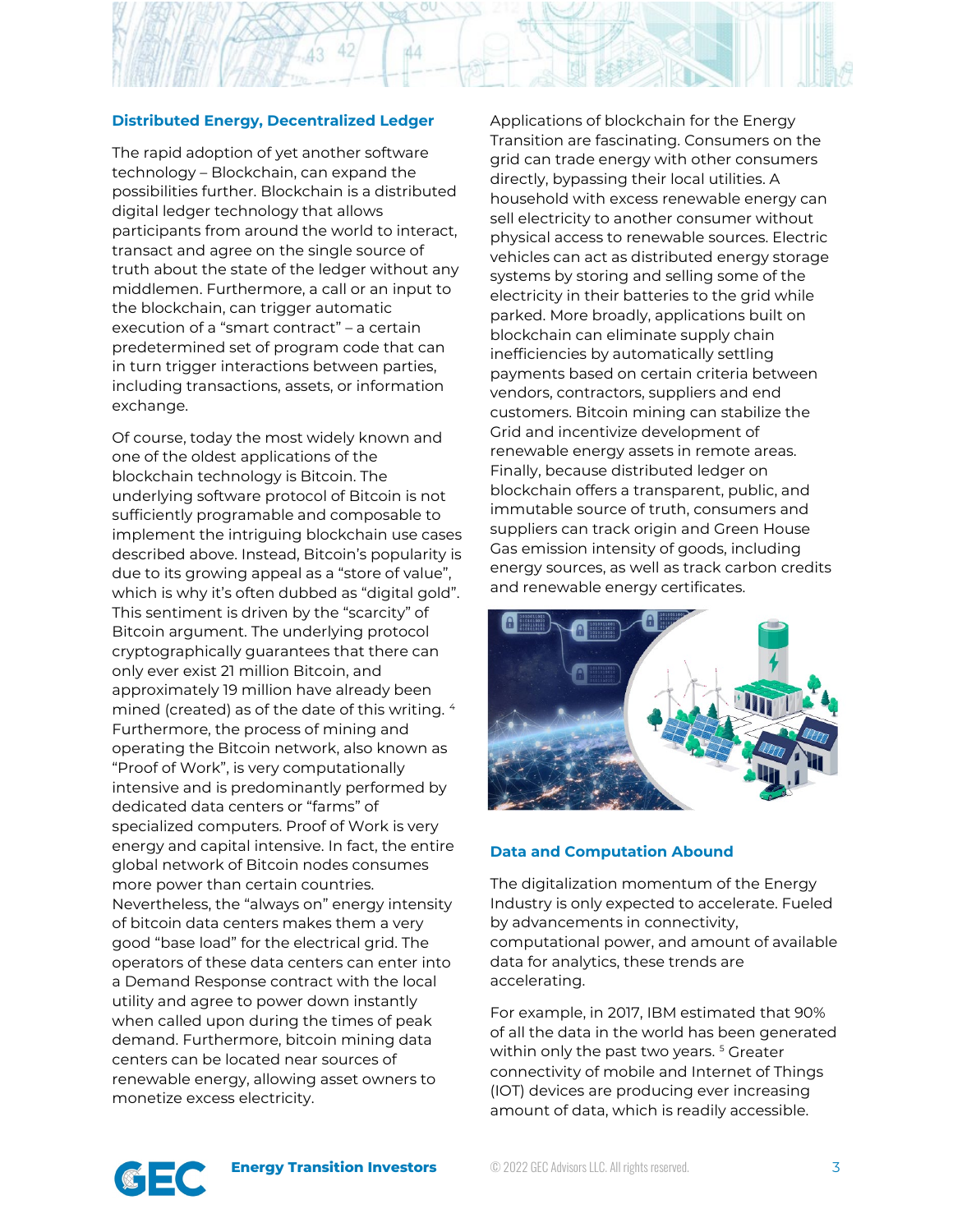

Continued persistence of Moore's law is geometrically driving down the cost of storing and processing all this data. Advances in machine learning and artificial intelligence techniques make the data more actionable and software systems more capable.

For decades, software investing has been primarily the domain of early-stage venture capital. This is changing rapidly and particularly in the vertical enterprise software space. While almost every new company and technology comes with some "venture" and "technology" risks, vertical B2B industrial software can quickly cross the "startup" chasm. This is possible when a company develops a tool or a solution representing a "better mouse trap" to solve existing everyday problems or eliminate inefficiencies of the status quo in the industrial processes. In many cases, new markets do not need to be created; incumbents do not need to be disrupted. Product-market fit is evident. Instead, a new software product can be developed using proven, widely available cloud-based technologies to automate, streamline, track and bring forward actionable intelligence to legacy workflows underpinned by paperwork, spreadsheets or worse - inaction. **That's low hanging fruit.**

Take [Cumulus Digital Systems,](https://cumulusds.com/) an Industrial SaaS software company, for example:

## **Case Study: Cumulus Digital Systems**

Use of software allows industrial facilities, such as power plants, data centers, refineries, solar and wind farms to digitalize their operations to improve safety, increase efficiency and productivity of assets, lower operating costs and reduce energy consumption. The Cumulus WorkFlow™ platform manages any work activity and integrates with virtually any sensor or tool with compatible connectivity. WorkFlow is designed to be the digital foreman on the job site by keeping track of every step of critical work activities. The platform integrates checklists, photos, location information, and data from connected tools and sensors to provide a comprehensive picture of work quality and project status.

This technology creates the "built world" equivalent of an electronic medical record for each unit of work performed. Information is provided in real time, anywhere in the world. Problems are flagged as they occur which allows for invaluable monitoring of performance and accuracy. The system maintains detailed, auditable records of the who, when, and how of work.

Cumulus digitizes manual work that is mission-critical, high volume, and difficult to automate. The company was first incubated within Shell when it identified the opportunity to improve the quality and productivity of safety-critical bolted connection workflows. Today, as an independent company backed by GEC, Cumulus' technology is used to configure and visualize mission-critical work activities across a wide range of industries.

#### **Representative Workflows**











Solar Panel Installation





Inspections

**Bolted Joint** Assembly

**Pressure Testing**